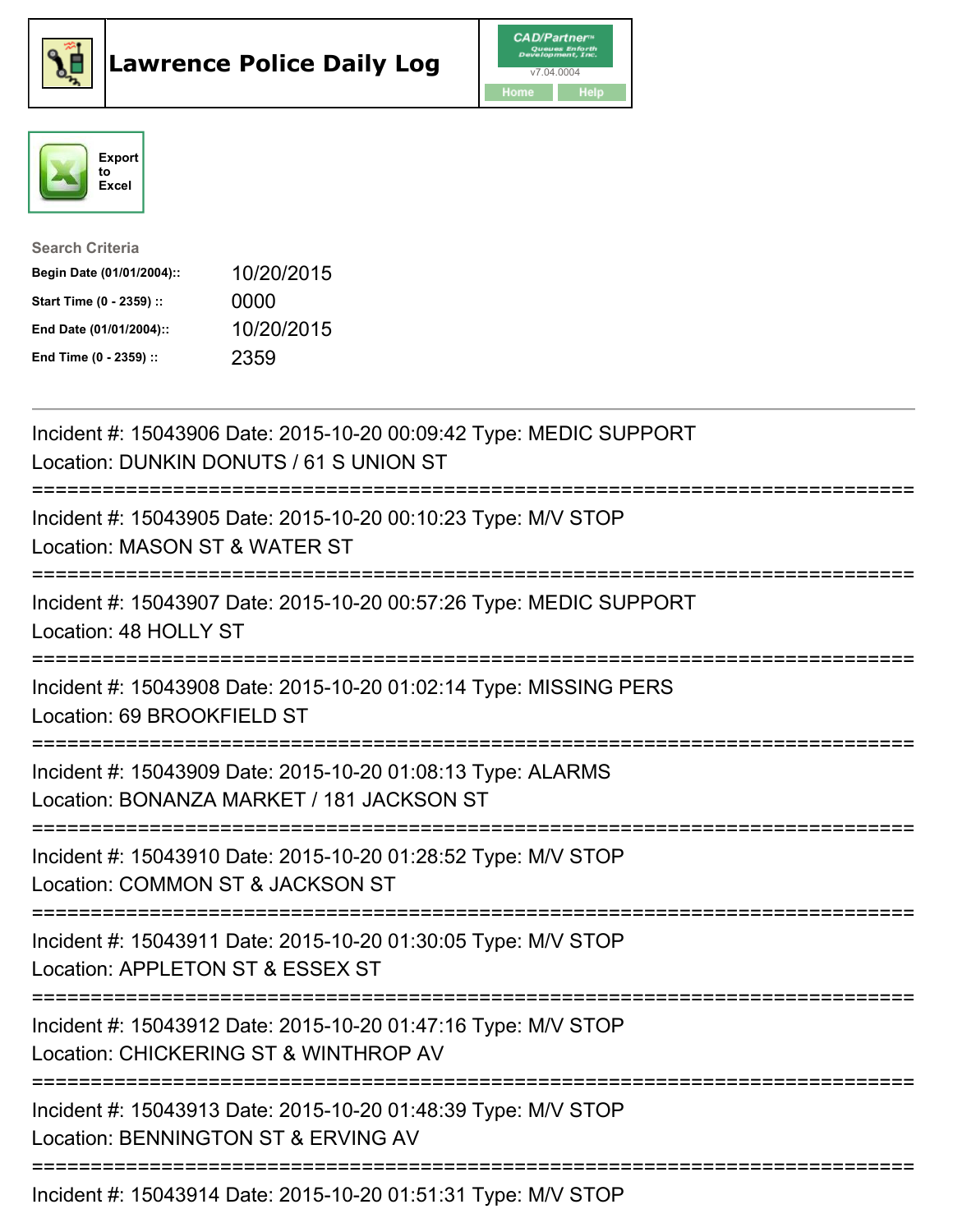Location: FOSTER ST & SALEM ST =========================================================================== Incident #: 15043915 Date: 2015-10-20 01:59:08 Type: M/V STOP Location: S BROADWAY & SALEM ST =========================================================================== Incident #: 15043916 Date: 2015-10-20 02:02:58 Type: MEDIC SUPPORT Location: 191 MAPLE ST #5 B =========================================================================== Incident #: 15043917 Date: 2015-10-20 02:22:12 Type: M/V STOP Location: COMMON ST & NEWBURY ST =========================================================================== Incident #: 15043918 Date: 2015-10-20 02:23:15 Type: SPECIAL CHECK Location: APPLETON ST & ESSEX ST =========================================================================== Incident #: 15043919 Date: 2015-10-20 02:31:09 Type: M/V STOP Location: INMAN ST & S BROADWAY =========================================================================== Incident #: 15043920 Date: 2015-10-20 02:54:38 Type: M/V STOP Location: INMAN ST & S BROADWAY =========================================================================== Incident #: 15043921 Date: 2015-10-20 03:09:48 Type: M/V STOP Location: WINTHROP AV & N PARISH RD =========================================================================== Incident #: 15043922 Date: 2015-10-20 05:30:41 Type: DEATH SUDDEN Location: 91 BUNKERHILL ST =========================================================================== Incident #: 15043923 Date: 2015-10-20 05:36:04 Type: MEDIC SUPPORT Location: 660 HAVERHILL ST #1 =========================================================================== Incident #: 15043924 Date: 2015-10-20 05:45:59 Type: ALARMS Location: BRUCE SCHOOL / 135 BUTLER ST =========================================================================== Incident #: 15043925 Date: 2015-10-20 05:58:19 Type: MEDIC SUPPORT Location: 123 HIGH ST =========================================================================== Incident #: 15043926 Date: 2015-10-20 06:05:06 Type: ASSSIT OTHER PD Location: CCHS PARKING LOT / 36 HOLLY ST =========================================================================== Incident #: 15043927 Date: 2015-10-20 06:44:30 Type: AUTO ACC/NO PI Location: RITE AID PHARMACY / 365 ESSEX ST =========================================================================== Incident #: 15043928 Date: 2015-10-20 06:49:27 Type: MAL DAMAGE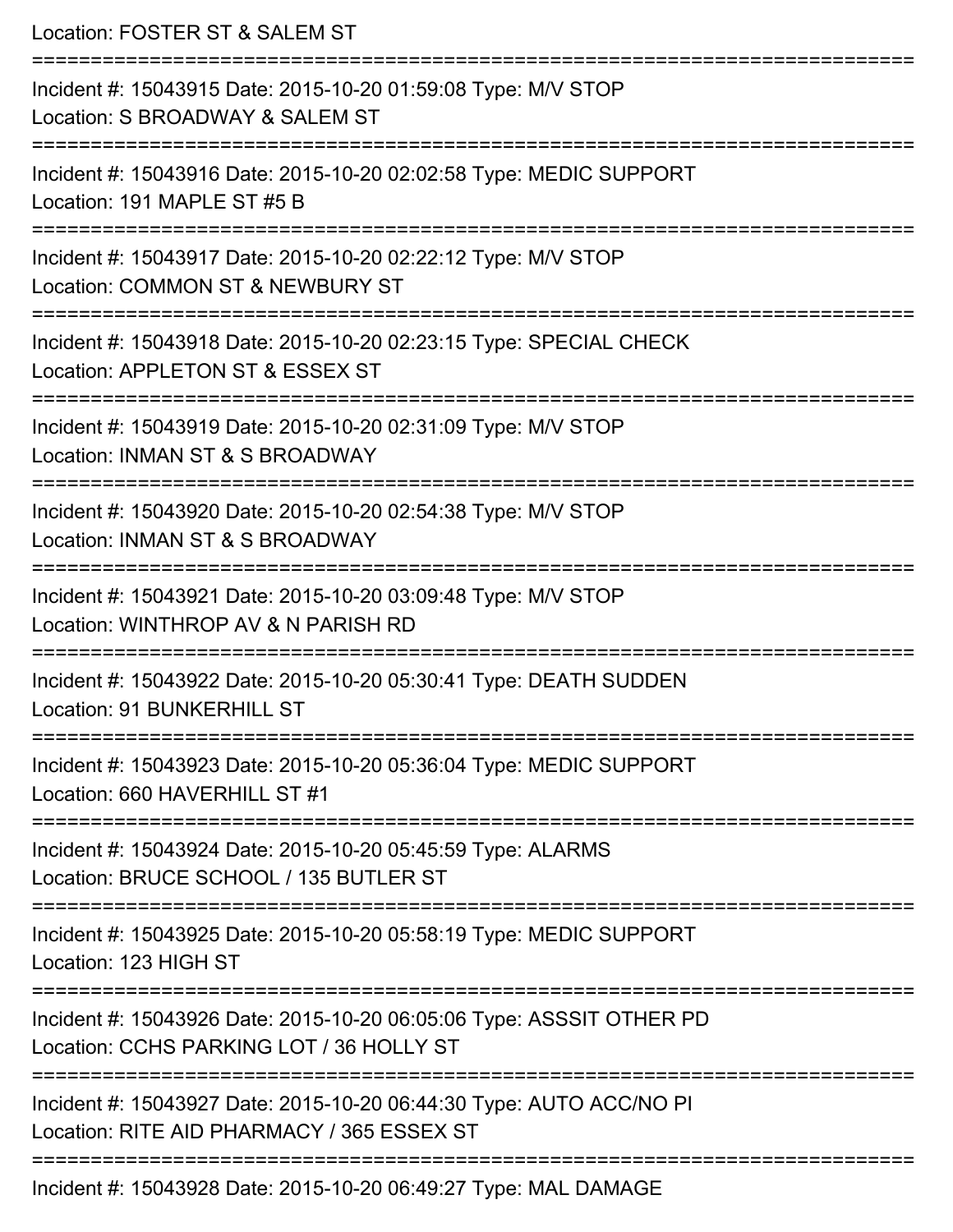| Incident #: 15043929 Date: 2015-10-20 07:12:32 Type: SUICIDE ATTEMPT<br>Location: 77 S UNION ST #205                      |
|---------------------------------------------------------------------------------------------------------------------------|
| Incident #: 15043930 Date: 2015-10-20 07:16:19 Type: INVEST CONT<br>Location: 90 LOWELL ST                                |
| Incident #: 15043931 Date: 2015-10-20 07:18:56 Type: PARK & WALK<br>Location: BRADFORD ST & BROADWAY                      |
| Incident #: 15043932 Date: 2015-10-20 07:22:34 Type: TOW/REPOSSED<br>Location: 34 WATER ST                                |
| Incident #: 15043933 Date: 2015-10-20 07:23:29 Type: MEDIC SUPPORT<br>Location: NOTRE DAME HIGH SCHOOL / 205 HAMPSHIRE ST |
| Incident #: 15043934 Date: 2015-10-20 07:25:47 Type: ALARMS<br>Location: ALCANTARA / 530 BROADWAY                         |
| Incident #: 15043935 Date: 2015-10-20 07:28:04 Type: M/V STOP<br>Location: CANAL ST & UNION ST                            |
| Incident #: 15043936 Date: 2015-10-20 07:45:23 Type: ALARMS<br>Location: ALCANTARA MARKET / 530 BROADWAY                  |
| Incident #: 15043937 Date: 2015-10-20 07:46:11 Type: CLOSE STREET<br>Location: FROM GARDEN TO HAVERHILL / UNION ST        |
| Incident #: 15043938 Date: 2015-10-20 07:48:38 Type: MEDIC SUPPORT<br>Location: LAWRENCE TRANSIT CENTER / 295 COMMON ST   |
| Incident #: 15043939 Date: 2015-10-20 07:55:16 Type: M/V STOP<br>Location: 276 ANDOVER ST                                 |
| Incident #: 15043940 Date: 2015-10-20 08:05:07 Type: MEDIC SUPPORT<br>Location: 305 PROSPECT ST FL 3                      |
| Incident #: 15043941 Date: 2015-10-20 08:08:53 Type: ASSSIT OTHER PD<br>Location: CONDUIT ST & KNOX ST                    |
| Incident #: 15043942 Date: 2015-10-20 08:34:19 Type: B&E/PROG                                                             |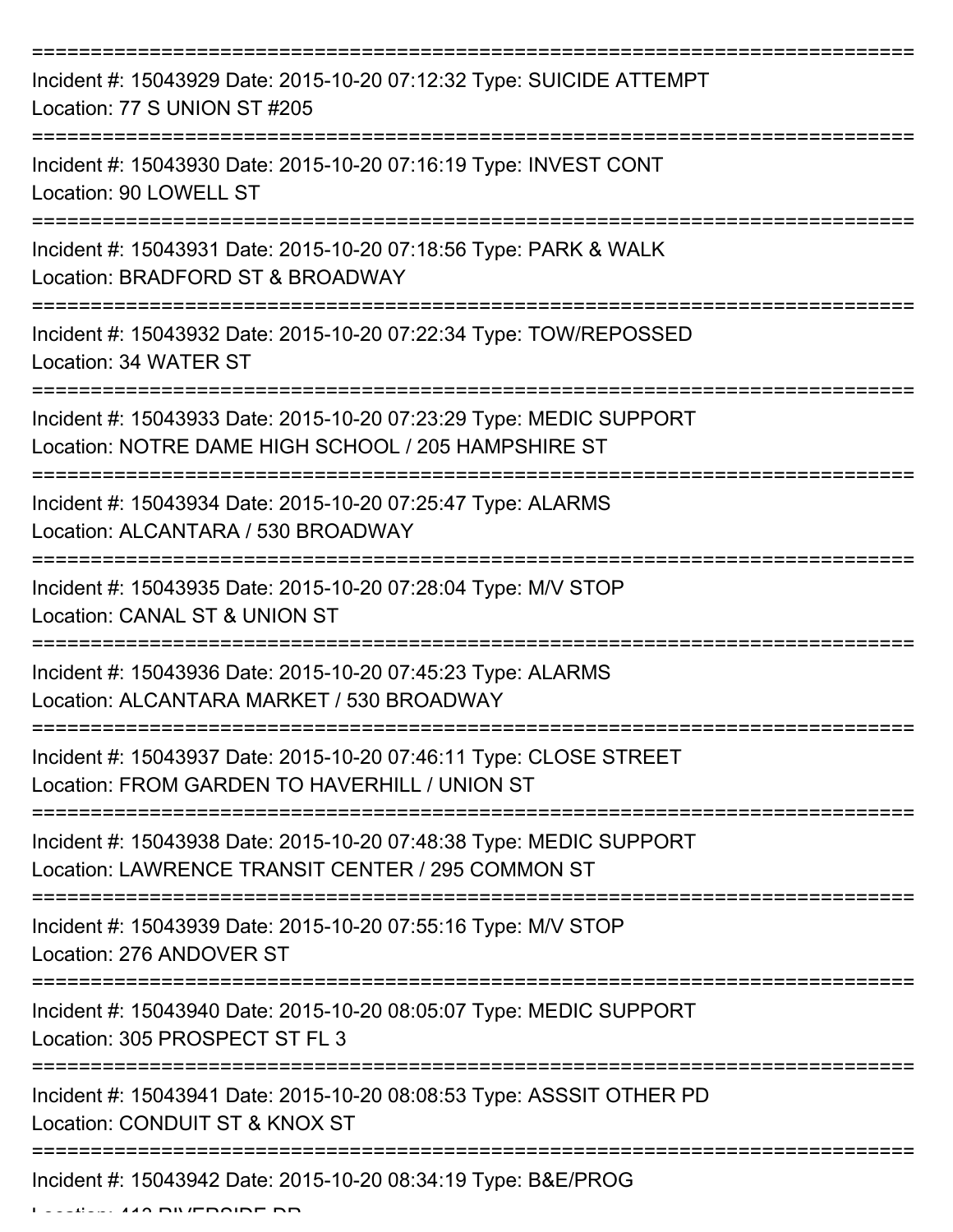| Incident #: 15043943 Date: 2015-10-20 08:52:29 Type: A&B D/W PAST<br>Location: PHOENIX ACADEMY / 15 UNION ST     |
|------------------------------------------------------------------------------------------------------------------|
| Incident #: 15043944 Date: 2015-10-20 09:11:23 Type: THREATS<br>Location: UNEMPLOYMENT OFFICE / 360 MERRIMACK ST |
| Incident #: 15043945 Date: 2015-10-20 09:24:33 Type: LARCENY/PAST<br>Location: 178 AMESBURY ST                   |
| Incident #: 15043946 Date: 2015-10-20 09:36:48 Type: INVESTIGATION<br>Location: 71 N PARISH RD                   |
| Incident #: 15043947 Date: 2015-10-20 09:51:28 Type: ALARM/BURG<br>Location: 10 NORRIS ST                        |
| Incident #: 15043948 Date: 2015-10-20 10:00:40 Type: LOST PROPERTY<br>Location: 337 JACKSON ST                   |
| Incident #: 15043949 Date: 2015-10-20 10:20:58 Type: GEN OFFENCES<br>Location: JACKSON ST & PARK ST              |
| Incident #: 15043950 Date: 2015-10-20 10:43:10 Type: B&E FOLLOW UP<br>Location: 413 RIVERSIDE DR                 |
| Incident #: 15043951 Date: 2015-10-20 10:45:22 Type: TOW OF M/V<br>Location: 280 MERRIMACK ST<br>------------    |
| Incident #: 15043952 Date: 2015-10-20 10:50:54 Type: ANIMAL COMPL<br>Location: 229 MT VERNON ST                  |
| Incident #: 15043953 Date: 2015-10-20 10:54:22 Type: WARRANT SERVE<br>Location: 122 SYLVESTER ST                 |
| Incident #: 15043955 Date: 2015-10-20 10:56:06 Type: UNWANTEDGUEST<br>Location: MCDONALDS / 50 BROADWAY          |
| Incident #: 15043954 Date: 2015-10-20 10:56:11 Type: TOW OF M/V<br>Location: 297 HIGH ST                         |
| Incident #: 15043956 Date: 2015-10-20 11:00:08 Type: TOW OF M/V                                                  |

Location: ODECONI AV & TOWED HILL ST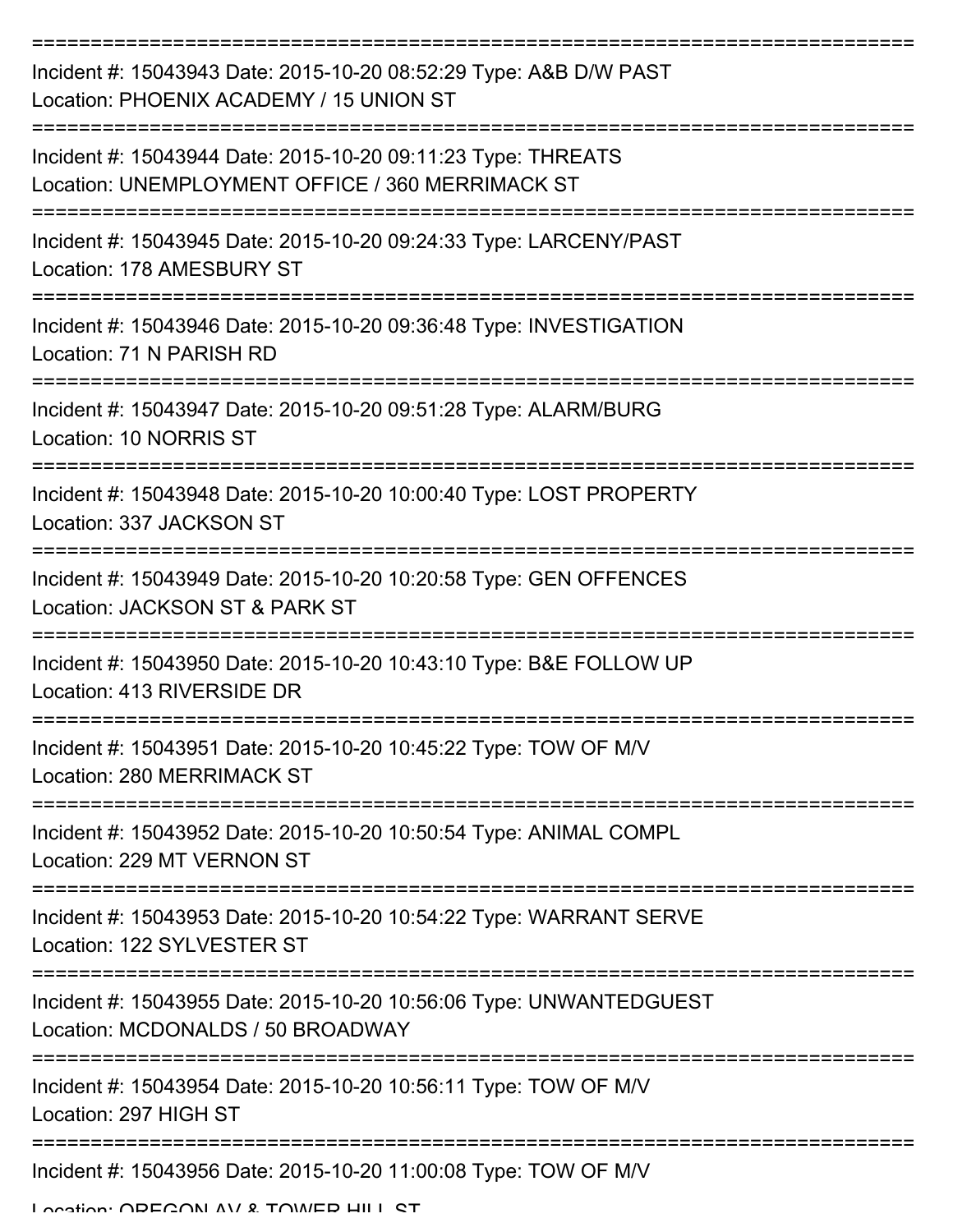| Incident #: 15043957 Date: 2015-10-20 11:09:31 Type: PARK & WALK<br>Location: BRADFORD ST & BROADWAY          |
|---------------------------------------------------------------------------------------------------------------|
| Incident #: 15043958 Date: 2015-10-20 11:12:38 Type: AUTO ACC/NO PI<br>Location: E HAVERHILL ST & PROSPECT ST |
| Incident #: 15043960 Date: 2015-10-20 11:16:36 Type: AUTO ACC/NO PI<br>Location: 34 HAVERHILL ST              |
| Incident #: 15043959 Date: 2015-10-20 11:17:52 Type: TOW OF M/V<br>Location: 202 E HAVERHILL ST               |
| Incident #: 15043961 Date: 2015-10-20 11:34:21 Type: M/V STOP<br>Location: 9 WATER ST                         |
| Incident #: 15043962 Date: 2015-10-20 11:39:24 Type: MAL DAMAGE<br>Location: 17 MERRIMACK ST                  |
| Incident #: 15043963 Date: 2015-10-20 11:44:56 Type: SUS PERS/MV<br>Location: BRUCE SCHOOL / 135 BUTLER ST    |
| Incident #: 15043964 Date: 2015-10-20 11:51:26 Type: A&B PAST<br>Location: 233 HAVERHILL ST                   |
| Incident #: 15043965 Date: 2015-10-20 12:03:14 Type: TOW OF M/V<br>Location: 88 E HAVERHILL ST                |
| Incident #: 15043966 Date: 2015-10-20 12:05:04 Type: PARK & WALK<br>Location: BRADFORD ST & BROADWAY          |
| Incident #: 15043967 Date: 2015-10-20 12:08:52 Type: SUS PERS/MV<br>Location: SWAN & PROSPECT                 |
| Incident #: 15043968 Date: 2015-10-20 12:10:08 Type: INVESTIGATION<br>Location: 145 PROSPECT ST               |
| Incident #: 15043969 Date: 2015-10-20 12:10:31 Type: LARCENY/PAST<br>Location: 41 AVON ST                     |
| Incident #: 15043970 Date: 2015-10-20 12:11:09 Type: AUTO ACC/NO PI<br>Location: HAVERHILL ST & JACKSON ST    |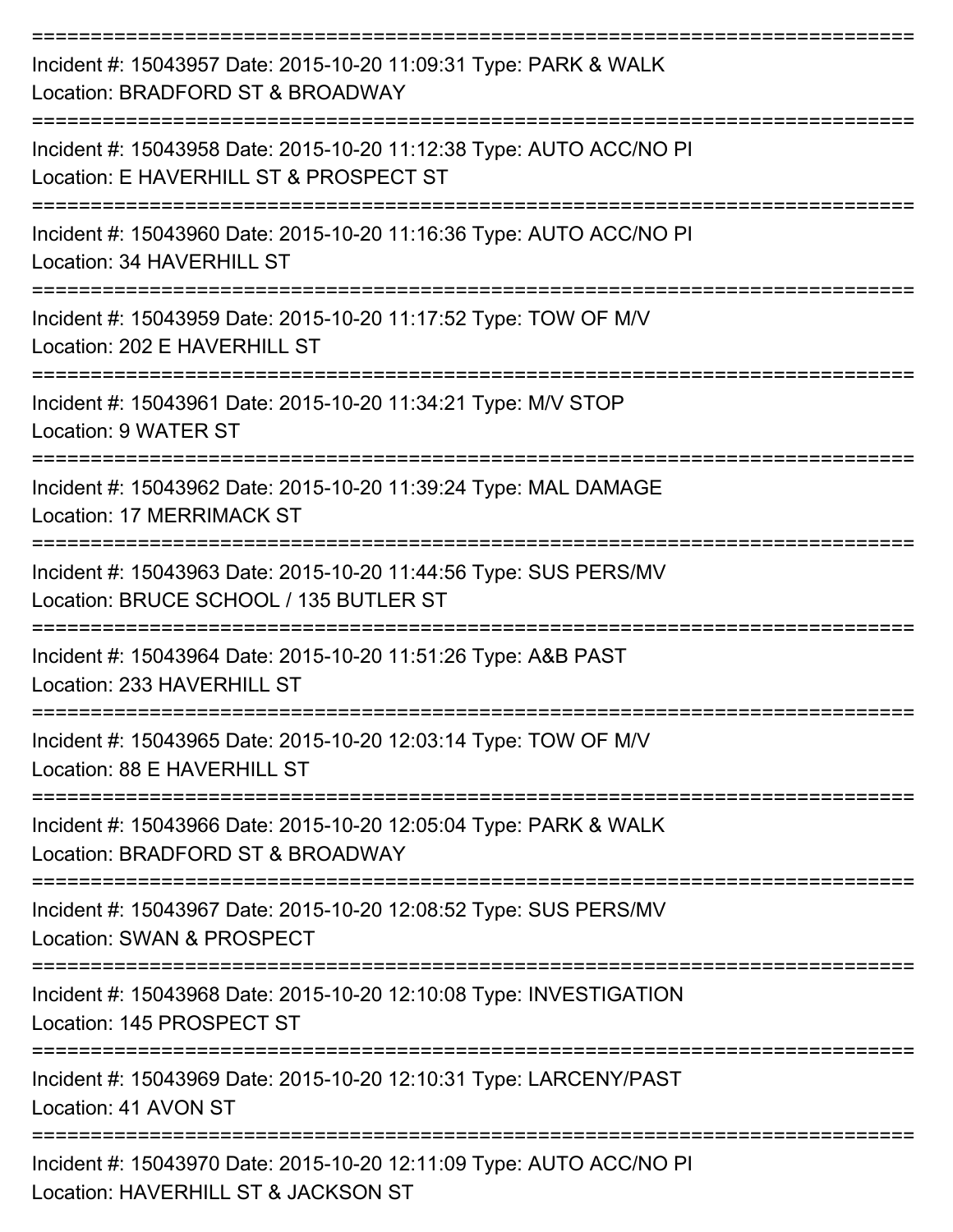| Incident #: 15043971 Date: 2015-10-20 12:13:06 Type: MV/BLOCKING<br>Location: 170 BOXFORD ST                                             |
|------------------------------------------------------------------------------------------------------------------------------------------|
| Incident #: 15043972 Date: 2015-10-20 12:19:29 Type: INVEST CONT<br>Location: 194 WILLOW ST                                              |
| Incident #: 15043973 Date: 2015-10-20 12:33:28 Type: INVEST CONT<br>Location: 205 BROADWAY                                               |
| ==============================<br>Incident #: 15043974 Date: 2015-10-20 12:56:17 Type: M/V STOP<br>Location: S UNION ST & SPRINGFIELD ST |
| Incident #: 15043975 Date: 2015-10-20 13:15:40 Type: CONFIS PROP<br>Location: 70 N PARISH RD                                             |
| Incident #: 15043976 Date: 2015-10-20 14:02:30 Type: A&B PAST<br>Location: 2 APPLETON ST                                                 |
| Incident #: 15043977 Date: 2015-10-20 14:17:10 Type: A&B PAST<br>Location: HAMPSHIRE ST & HAVERHILL ST                                   |
| Incident #: 15043978 Date: 2015-10-20 14:44:41 Type: RECOV/STOL/MV<br>Location: 18 FULTON ST                                             |
| Incident #: 15043979 Date: 2015-10-20 15:04:13 Type: HARASSMENT<br>Location: 433 RIVERSIDE DR FL 3RD                                     |
| Incident #: 15043980 Date: 2015-10-20 15:05:46 Type: ALARM/BURG<br>Location: 36 CYPRESS AV                                               |
| Incident #: 15043981 Date: 2015-10-20 15:06:37 Type: M/V STOP<br>Location: 59 TREMONT ST                                                 |
| Incident #: 15043982 Date: 2015-10-20 15:10:50 Type: SUS PERS/MV<br>Location: 70 N PARISH RD                                             |
| Incident #: 15043983 Date: 2015-10-20 15:20:25 Type: WARRANT SERVE<br>Location: 1 GENERAL ST                                             |
| Incident #: 15043985 Date: 2015-10-20 15:27:37 Type: ALARM/BURG<br>Location: 25 ALLSTON ST FL 1ST                                        |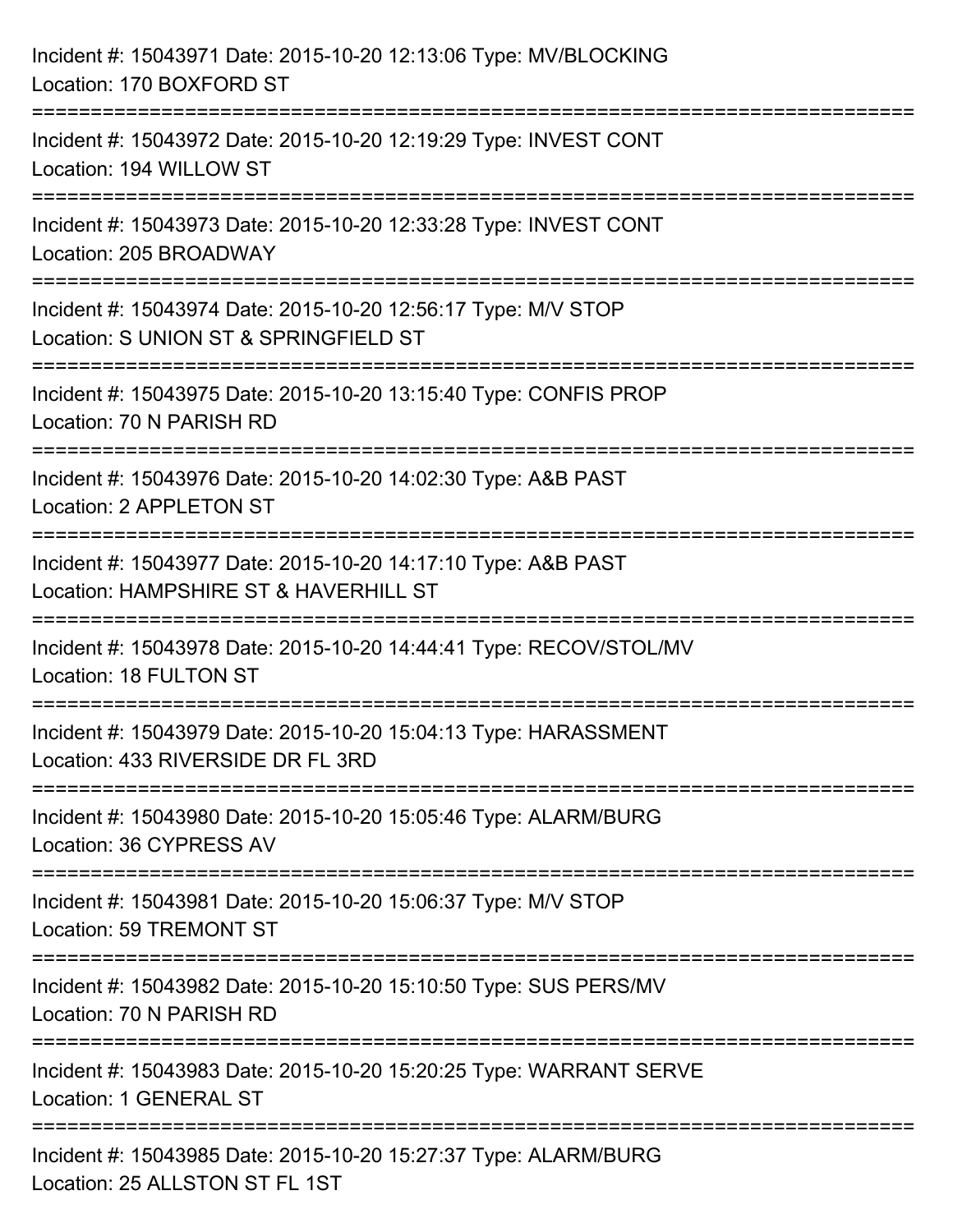| Incident #: 15043984 Date: 2015-10-20 15:27:41 Type: KEEP PEACE<br>Location: 226 PHILLIPS ST                                             |
|------------------------------------------------------------------------------------------------------------------------------------------|
| Incident #: 15043986 Date: 2015-10-20 15:50:58 Type: AUTO ACC/NO PI<br><b>Location: 500 MERRIMACK ST</b>                                 |
| Incident #: 15043987 Date: 2015-10-20 15:55:09 Type: DOMESTIC/PROG<br>Location: 541 LOWELL ST                                            |
| Incident #: 15043988 Date: 2015-10-20 16:06:11 Type: ALARM/BURG<br>Location: LAWRENCE FAMILY DEVELOPMENT CHARTER / 10 RAILROAD ST        |
| Incident #: 15043989 Date: 2015-10-20 16:07:45 Type: ANIMAL COMPL<br>Location: 24 SALEM ST                                               |
| Incident #: 15043990 Date: 2015-10-20 16:34:33 Type: ANIMAL COMPL<br>Location: 25 ALLSTON ST                                             |
| Incident #: 15043991 Date: 2015-10-20 16:43:23 Type: SUS PERS/MV<br>Location: 190 BROADWAY                                               |
| Incident #: 15043992 Date: 2015-10-20 16:50:23 Type: ALARM/BURG<br>Location: 49 WILLOW ST                                                |
| Incident #: 15043993 Date: 2015-10-20 17:03:57 Type: AUTO ACC/NO PI<br>Location: 205 BROADWAY                                            |
| Incident #: 15043994 Date: 2015-10-20 17:08:08 Type: SUS PERS/MV<br>Location: 12 HOBSON ST                                               |
| Incident #: 15043995 Date: 2015-10-20 17:32:25 Type: SELECTIVE ENF<br>Location: BROADWAY & LOWELL ST                                     |
| Incident #: 15043996 Date: 2015-10-20 17:44:11 Type: FRAUD<br>Location: 128 NEWBURY ST                                                   |
| Incident #: 15043997 Date: 2015-10-20 17:55:32 Type: AUTO ACC/UNK PI<br>Location: COMMON ST & FRANKLIN ST<br>--------------------------- |
| Incident #: 15043998 Date: 2015-10-20 18:01:40 Type: SUS PERS/MV<br>Location: E HAVERHILL ST & SARGENT ST                                |

===========================================================================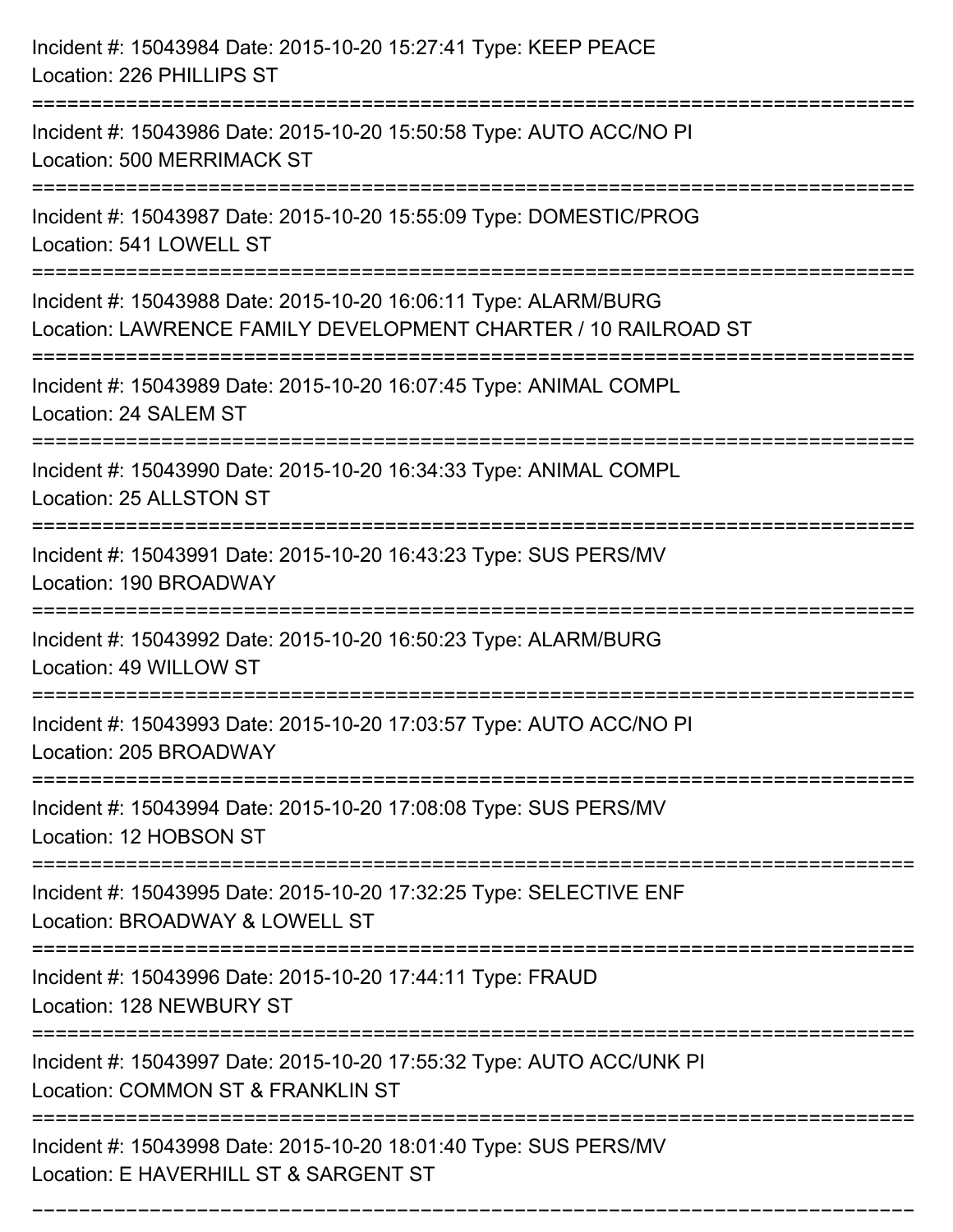| Incident #: 15043999 Date: 2015-10-20 18:05:26 Type: DOMESTIC/PROG<br>Location: 28 SUMMER ST FL 3<br>========================= |
|--------------------------------------------------------------------------------------------------------------------------------|
| Incident #: 15044000 Date: 2015-10-20 18:12:59 Type: SUS PERS/MV<br>Location: 533 HAVERHILL ST                                 |
| Incident #: 15044001 Date: 2015-10-20 18:15:14 Type: MV/BLOCKING<br>Location: 533 HAVERHILL ST                                 |
| Incident #: 15044002 Date: 2015-10-20 18:19:41 Type: M/V STOP<br>Location: 50 BROADWAY                                         |
| Incident #: 15044003 Date: 2015-10-20 18:25:12 Type: M/V STOP<br>Location: BROADWAY & CONCORD ST                               |
| Incident #: 15044004 Date: 2015-10-20 18:29:42 Type: M/V STOP<br>Location: 205 BROADWAY                                        |
| Incident #: 15044005 Date: 2015-10-20 18:32:30 Type: WARRANT SERVE<br>Location: 101 SHAWSHEEN RD                               |
| Incident #: 15044006 Date: 2015-10-20 18:34:50 Type: NOTIFICATION<br>Location: 11 SUMMER ST #409                               |
| Incident #: 15044008 Date: 2015-10-20 18:46:31 Type: UNKNOWN PROB<br>Location: WALGREENS / 220 S BROADWAY                      |
| Incident #: 15044007 Date: 2015-10-20 18:48:07 Type: INVEST CONT<br>Location: 38 WARREN ST                                     |
| Incident #: 15044009 Date: 2015-10-20 18:49:57 Type: NOTIFICATION<br>Location: 264 AMES ST                                     |
| Incident #: 15044010 Date: 2015-10-20 18:52:40 Type: DOMESTIC/PROG<br>Location: 103 BAILEY ST                                  |
| Incident #: 15044011 Date: 2015-10-20 18:54:33 Type: GUN CALL<br>Location: 17 ROYAL ST                                         |
| Incident #: 15044012 Date: 2015-10-20 19:07:28 Type: B&E/PROG<br>Location: 67 NEWTON ST #8 FL 1                                |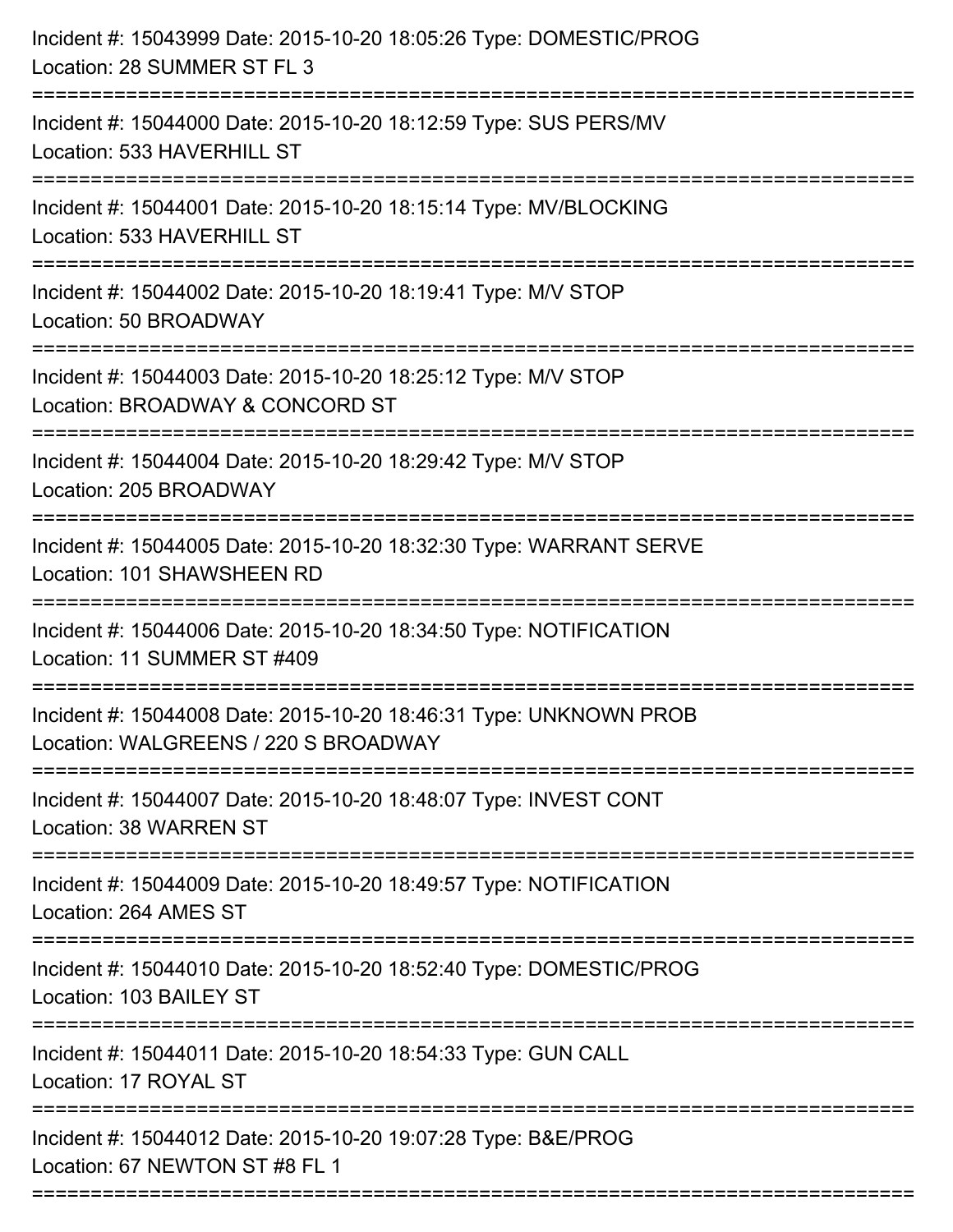Location: FERRY ST & PROSPECT ST =========================================================================== Incident #: 15044014 Date: 2015-10-20 19:20:23 Type: AUTO ACC/PI Location: MAY ST & RAILROAD ST =========================================================================== Incident #: 15044015 Date: 2015-10-20 19:24:20 Type: MV/BLOCKING Location: 264 BAILEY ST =========================================================================== Incident #: 15044016 Date: 2015-10-20 19:36:52 Type: MEDIC SUPPORT Location: 32 GROTON ST =========================================================================== Incident #: 15044017 Date: 2015-10-20 19:42:50 Type: ALARM/BURG Location: NICKS / 195 LOWELL ST =========================================================================== Incident #: 15044018 Date: 2015-10-20 19:53:48 Type: HIT & RUN M/V Location: SOUTH LAWRENCE EAST SCHOOL / 165 CRAWFORD ST =========================================================================== Incident #: 15044019 Date: 2015-10-20 19:59:19 Type: SUS PERS/MV Location: TACO / 79 WINTHROP AV =========================================================================== Incident #: 15044020 Date: 2015-10-20 20:12:09 Type: UNKNOWN PROB Location: 4 FERRY ST =========================================================================== Incident #: 15044021 Date: 2015-10-20 20:16:19 Type: HIT & RUN M/V Location: 56 MARSTON ST =========================================================================== Incident #: 15044022 Date: 2015-10-20 20:20:25 Type: MEDIC SUPPORT Location: KIDS START / 0 BROADWAY =========================================================================== Incident #: 15044023 Date: 2015-10-20 20:22:42 Type: ROBBERY PROG Location: NORTH COMMON / null =========================================================================== Incident #: 15044024 Date: 2015-10-20 20:24:57 Type: UNKNOWN PROB Location: 12 FALMOUTH ST #6 =========================================================================== Incident #: 15044025 Date: 2015-10-20 20:26:31 Type: AUTO ACC/NO PI Location: SHOWCASE CINEMA / 141 WINTHROP AV =========================================================================== Incident #: 15044026 Date: 2015-10-20 20:27:03 Type: DRUG VIO Location: 611 LOWELL ST ===========================================================================

Incident #: 15044027 Date: 2015 10 2020 10 2020 Type: UNWANTEDGUEST #: 1504<br>.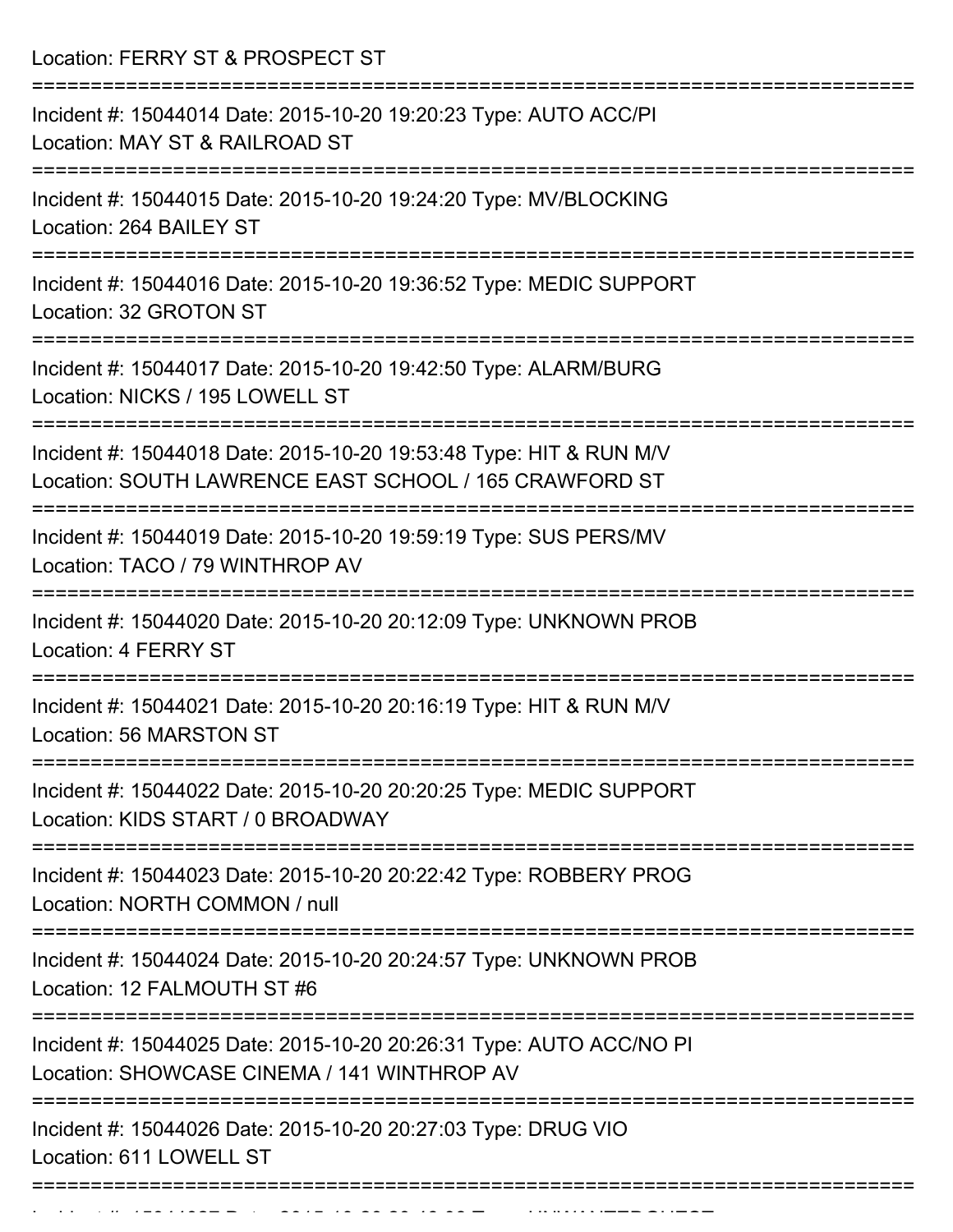Location: WALGREENS / 220 S BROADWAY

| Incident #: 15044028 Date: 2015-10-20 20:58:04 Type: B&E/PROG<br>Location: 120 HOWARD ST #2R                        |
|---------------------------------------------------------------------------------------------------------------------|
| Incident #: 15044029 Date: 2015-10-20 21:42:55 Type: MISSING PERS<br>Location: 63 AVON ST                           |
| Incident #: 15044030 Date: 2015-10-20 21:45:53 Type: ALARM/BURG<br>Location: ADVANCED BEAUTY / 12 NEWBURY ST        |
| Incident #: 15044031 Date: 2015-10-20 22:02:47 Type: ANIMAL COMPL<br>Location: ANDOVER LINE / SYLVESTER ST          |
| Incident #: 15044032 Date: 2015-10-20 22:30:15 Type: GENERAL SERV<br>Location: 45 E DALTON ST                       |
| Incident #: 15044033 Date: 2015-10-20 22:30:28 Type: 911 HANG UP<br>Location: 9 SUMMER ST #S607                     |
| Incident #: 15044035 Date: 2015-10-20 22:44:39 Type: MAL DAMAGE<br>Location: 162 PROSPECT ST                        |
| Incident #: 15044034 Date: 2015-10-20 22:44:40 Type: WARRANT SERVE<br>Location: 101 SHAWSHEEN RD                    |
| Incident #: 15044036 Date: 2015-10-20 22:51:21 Type: SEARCHWARRANT<br>Location: 17 ROYAL ST                         |
| ----------------<br>Incident #: 15044037 Date: 2015-10-20 23:07:27 Type: M/V STOP<br>Location: BROADWAY & LOWELL ST |
| Incident #: 15044038 Date: 2015-10-20 23:08:16 Type: M/V STOP<br>Location: BROADWAY & LOWELL ST                     |
| Incident #: 15044039 Date: 2015-10-20 23:08:52 Type: M/V STOP<br>Location: BROADWAY & LOWELL ST                     |
| Incident #: 15044040 Date: 2015-10-20 23:09:31 Type: M/V STOP<br>Location: BROADWAY & LOWELL ST                     |
|                                                                                                                     |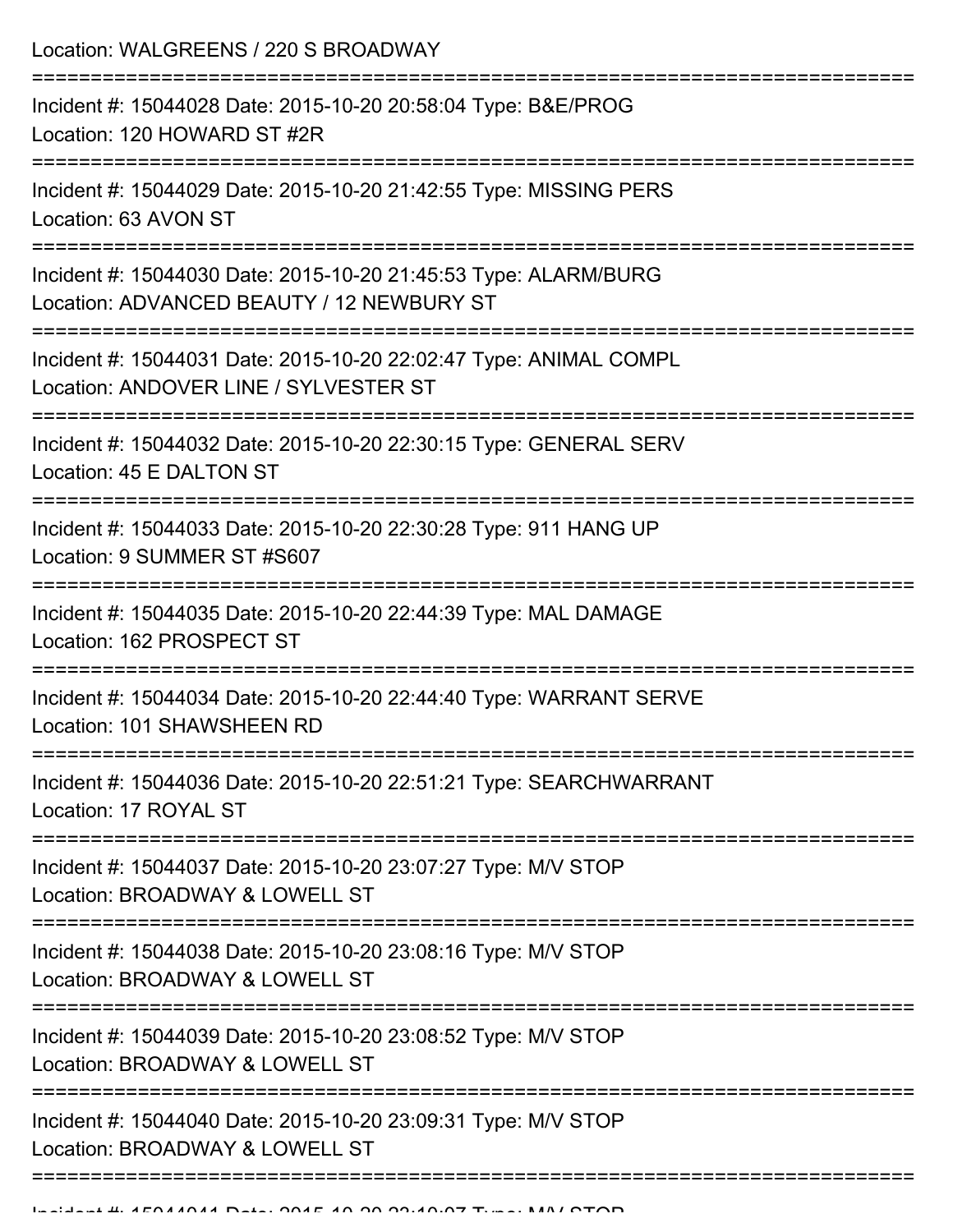| Location: BROADWAY & LOWELL ST                                                                                                       |
|--------------------------------------------------------------------------------------------------------------------------------------|
| Incident #: 15044042 Date: 2015-10-20 23:10:43 Type: M/V STOP<br>Location: BROADWAY & LOWELL ST<br>:=========================        |
| Incident #: 15044043 Date: 2015-10-20 23:11:19 Type: M/V STOP<br>Location: BROADWAY & LOWELL ST                                      |
| Incident #: 15044044 Date: 2015-10-20 23:11:54 Type: M/V STOP<br>Location: BROADWAY & LOWELL ST<br>:================================ |
| Incident #: 15044045 Date: 2015-10-20 23:12:27 Type: M/V STOP<br>Location: BROADWAY & LOWELL ST                                      |
| Incident #: 15044046 Date: 2015-10-20 23:13:07 Type: M/V STOP<br>Location: BROADWAY & LOWELL ST                                      |
| =================<br>Incident #: 15044047 Date: 2015-10-20 23:13:37 Type: M/V STOP<br>Location: BROADWAY & LOWELL ST                 |
| Incident #: 15044048 Date: 2015-10-20 23:14:13 Type: M/V STOP<br>Location: BROADWAY & LOWELL ST                                      |
| Incident #: 15044049 Date: 2015-10-20 23:15:10 Type: M/V STOP<br>Location: BROADWAY & LOWELL ST                                      |
| Incident #: 15044050 Date: 2015-10-20 23:15:46 Type: M/V STOP<br>Location: BROADWAY & LOWELL ST                                      |
| Incident #: 15044051 Date: 2015-10-20 23:22:46 Type: MEDIC SUPPORT<br>Location: TEDESCHI / 390 S UNION ST                            |
| Incident #: 15044052 Date: 2015-10-20 23:39:15 Type: M/V STOP<br>Location: LAFAYETTE AV & S BROADWAY                                 |
| Incident #: 15044054 Date: 2015-10-20 23:48:57 Type: CK WELL BEING<br>Location: 226 BAILEY ST                                        |
| Incident #: 15044053 Date: 2015-10-20 23:49:00 Type: M/V STOP<br>Location: 378 S BROADWAY                                            |
| Incident #: 15044055 Date: 2015-10-20 23:53:51 Type: M/V STOP                                                                        |